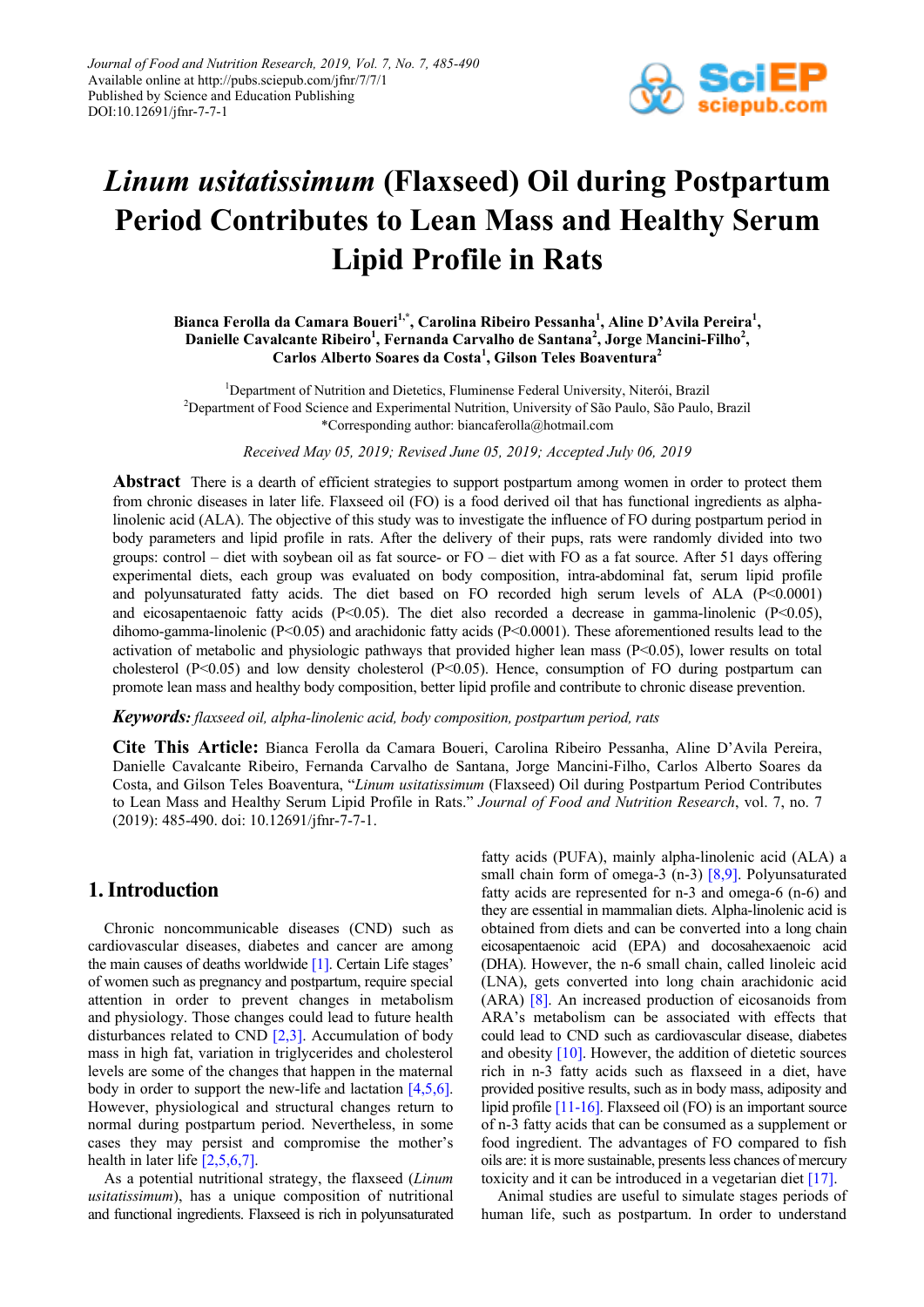how nutrients can affect health parameters and help mothers in establishing health promoting changes to prevent CND in later life. Flaxseed oil is rich in ALA and when it is added to a diet might help mothers achieve a better body composition and lipid profile. The objective of this study was to investigate the influence of FO during postpartum period in female rats for studying body parameters and lipid profile.

# **2. Materials and Methods**

The present study was approved by the Fluminense Federal University Ethical Committee on Animal Research (887/2017). All procedures were in accordance with the Brazilian Science and Laboratory Animals Society and the Guide for Care and Use of Laboratory. During the study animals were placed in biotery with controlled temperature (23  $\pm$ 1<sup>o</sup>C), humidity (60  $\pm$  10%) and an artificial system of light that was on from 7:00 to 19:00 hours.

Twelve female *Wistar* rats, ninety-day-old and nulliparous were subjected to mate and thereafter they were put in individual cages. Female rats received free standard diet (Nuvilab-CR1, Paraná, Brazil) and *ad libitum* water until the birth of pups. In first 24 hours after birth, pups were adjusted by six pups per mother in order to maximize lactation performance  $[18]$ . The mother rats were randomly assigned to either control C,  $(n=6)$  or FO (n=6) group and were offered two different semi-purified diets based on American Institute of Nutrition (AIN-93) recommendations [\(Table 1\)](#page-1-0) [\[19\].](#page-4-5) The difference between C and FO groups was the fat source offered through diet: soybean oil or FO, respectively.

<span id="page-1-0"></span>

|                        | $AIN-93G$ |       | $AIN-93M$ |       |
|------------------------|-----------|-------|-----------|-------|
| Ingredients $(g/100g)$ | C         | FO.   | C         | FO.   |
| Casein                 | 20        | 20    | 14        | 14    |
| Cornstarch             | 52.95     | 52.95 | 62.07     | 62.07 |
| Sucrose                | 10        | 10    | 10        | 10    |
| Soybean oil            | 7         |       | 4         |       |
| Flaxseed oil           | ۰         | 7     |           | 4     |
| Alpha-linolenic acid   | 0.49      | 3.66  | 0.28      | 2.09  |
| Linoleic acid          | 3.57      | 0.86  | 2.04      | 0.49  |
| Cellulose              | 5         | 5     | 5         | 5     |
| Mineral mix (AIN-93M)  |           |       | 3.5       | 3.5   |
| Mineral mix (AIN-93G)  | 3.5       | 3.5   |           |       |
| Vitamin mix            | 1         | 1     | 1         | 1     |
| L-Cystine              | 0.3       | 0.3   | 0.18      | 0.18  |
| Choline bitartrate     | 0.25      | 0.25  | 0.25      | 0.25  |
| Tert-Butylhydroquinone | 0.014     | 0.014 | 0.008     | 0.008 |

**Table 1. Composition of experimental diets**

C, control; FO, flaxseed oil. Diets were formulated based on the American Institute of Nutrition AIN-93G and AIN-93M Institute of Nutrition AIN-93G and AIN-93M recommendation for rodent diets. C and FO, fed a diet containing casein, mineral and vitamin mix, L-cystine, choline bitartrate, Pragsolucões®; cornstarch, cellulose, FARMOS®; soyabean oil, Liza®; sucrose, União®; flaxseed oil: Giroil Agroindustria Ltda.

Flaxseed oil (Giroil Agroindustria LTDA, Santo Ângelo, RS, Brazil) was derived from brown flaxseed bought at a local market. The FO used in this study differs from soybean oil in fatty acid composition. Flaxseed oil has an interesting fatty acid composition. It is richer in PUFA (73%) than saturated (9%) and monounsaturated fatty acids (18%) [\[11\].](#page-4-2) Flaxseed oil presents 3.66g of ALA and 0.86g of LNA in 7 mL [\(Table 1\)](#page-1-0). In the first 21 days of experimental period diets, there was an increase in calories to support lactation period (AIN-93G). After 21 days of lactation, rodent pups were separated from their mothers. Dams remained in experimental protocol and diets were adjusted for maintenance period (AIN-93M) until 51 postpartum. Postpartum protocol studies have suggested the period of 30 days after weaning as a potential moment to implement nutritional strategies using flaxseed upon adiposity and health parameters  $[12,13]$ . The study incorporated post-weaning period, 21 days of lactation period and 30 days of post-lactation. During experimental period, food and water continued to be *ad libitum* and food intake was measured (g) weekly for each group.

At the  $51<sup>st</sup>$  day postpartum female rats were fasted for 8 hours and were weighted (g). The animals were anesthetized with Thiopentax<sup>®</sup> (Sodium Tiopental, 0.1mg/100g) and submitted for body composition analysis (fat mass, lean mass and trunk fat mass in g) by Dual-energy X-ray absorptiometry (DXA) using densitometer Lunar IDXA 200368 GE (Lunar, Wisconsin, USA) and using a software for small animals (encore 2008 Version 12.20 GE Healthcare). After body composition, animals were submitted to euthanasia through total exsanguination, in order to collect blood via cardiac puncture. The rodents had their compartments of intra-abdominal fat dissected and weighted (g): mesenteric, retroperitoneal and gonadal fat.

Samples of blood were centrifuged to obtain serum. Part of the serum samples were put in a biochemical automatic analyzer by colorimetric method (Bioclin BS-120, Belo Horizonte, MG, Brazil) to obtain: total cholesterol, high density lipoprotein cholesterol (HDL-c) and triglycerides (mg/dL). Low density lipoprotein cholesterol (LDL-c) and very low density lipoprotein cholesterol (VLDL-c) were calculated using Friedewald et al. (1972) and by Norbet (1995) formula, respectively [\[20,21\].](#page-4-7) The other part of serum samples were analyzed by gas chromatography. The gas chromatography (Shimadzu GC 17A) was equipped with a flame ionization detector (FID), COA-20 automatic injector and a GC10 class workstation. The separation of fatty acids was performed using a SP-2560 fused silica column (bis-cianopropilo polissiloxano, 100m x 0,25mm x 0,2mm, Supelco, Bellefonte, USA). The methodology was described in AOAC Official Methods 996.06 (2002) and with some considerations based on the study by Costa et al. (2016) [\[15,22\].](#page-4-8) Quantification of LNA, gamma-linolenic acid (GLA), ALA, eicosadienoic acid, dihomo-gamma-linolenic acid (DGLA), ARA, EPA, docosapentaenoic acid, DHA and total PUFA were determined (μmol/mL).

The data was analyzed by Student's t test by Graph Pad Prism (San Diego, CA, EUA) program. The results were expressed in mean  $\pm$  standard error of mean (EPM) considering significance level P<0.05.

#### **3. Results and Discussion**

In the present study FO group presented lower serum n-6: GLA (P<0.05), DGLA (P<0.05), ARA (P<0.0001) and also a higher serum n-3: ALA  $(P<0.0001)$  and EPA (P<0.05) vs. C group [\(Table 2\)](#page-2-0).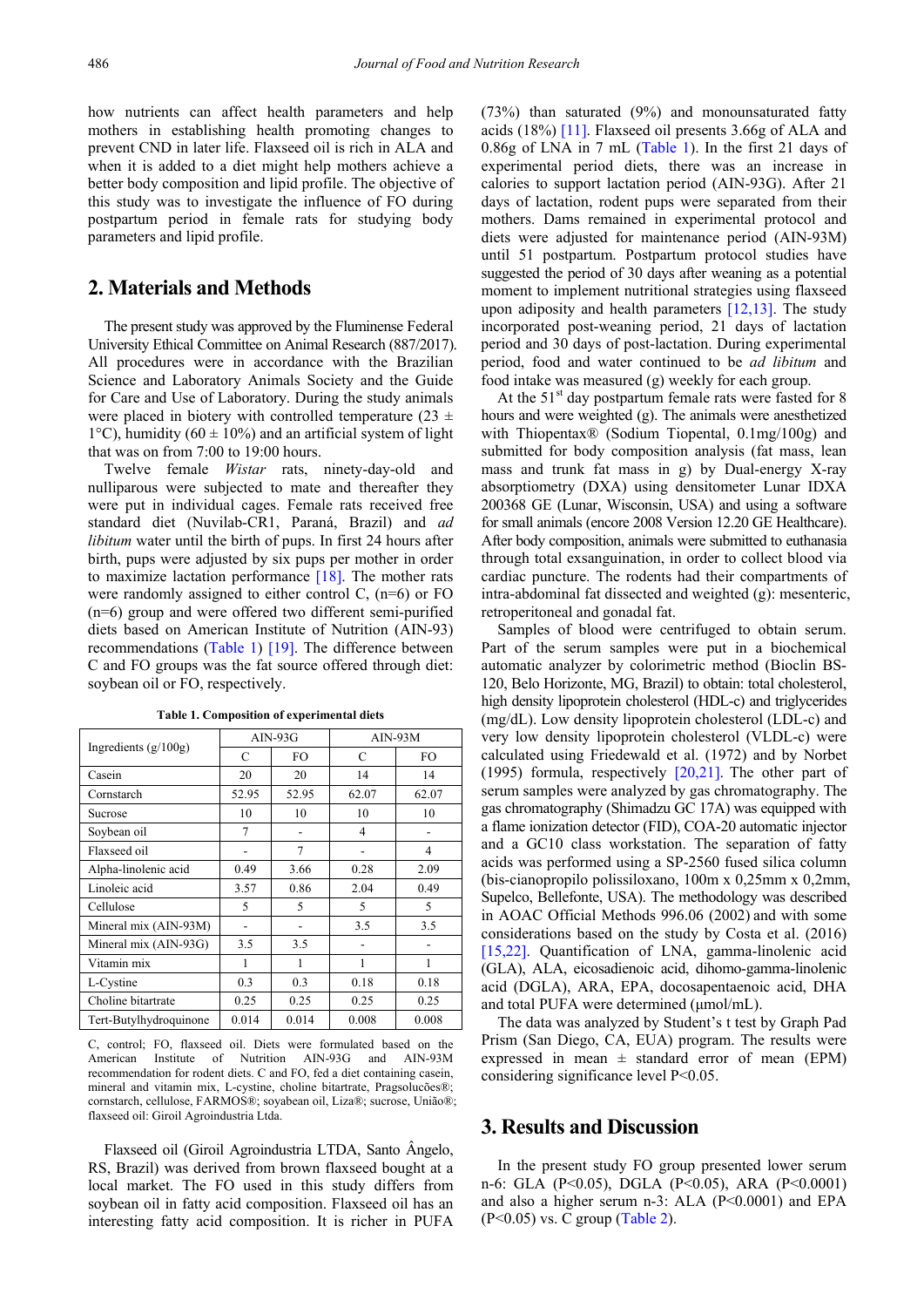<span id="page-2-0"></span>

|                                   |                      | FO.                    |         |
|-----------------------------------|----------------------|------------------------|---------|
| Fatty Acid (µmol/mL)              |                      |                        |         |
|                                   | $Mean \pm SEM$       | $Mean \pm SEM$         | P-value |
| 18:2n-6 - Linoleic                | $1269.00 \pm 104.6$  | $1213.00 \pm 60.06$    | 0.6578  |
| 18:3n-6 - Gamma-linolenic         | $30.73 \pm 3.74$     | $17.66 \pm 1.09*$      | 0.0283  |
| 18:3n-3 - Alpha-linolenic         | $34.67 \pm 5.32$     | $325.00 \pm 28.32***$  | 0.0001  |
| 20:2n-6 - Eicosadienoic           | $54.62 \pm 19.30$    | $28.13 \pm 11.20$      | 0.2801  |
| 20:3n-6 - Dihomo-gamma-linolenic  | $270.50 \pm 74.01$   | $32.93 \pm 5.28^*$     | 0.0186  |
| 20:4n-6 - Arachidonic             | $2134.00 \pm 48.79$  | $956.00 \pm 117.00***$ | 0.0001  |
| 20:5n-3 - Eicosapentaenoic        | $244.30 \pm 74.06$   | $461.10 \pm 30.09*$    | 0.0350  |
| 22:5n-3 - Docosapentaenoic        | $151.50 \pm 43.30$   | $109.90 \pm 43.50$     | 0.5234  |
| 22:6n-3 - Docosahexaenoic         | $171.50 \pm 23.17$   | $170.70 \pm 11.78$     | 0.9760  |
| Total polyunsaturated fatty acids | $4353.00 \pm 241.50$ | $3310.00 \pm 223.30*$  | 0.0193  |

**Table 2. Polyunsaturated fatty acid composition by gas chromatography at 51-day postpartum**

Control (C, n = 6) group, treated with a control diet, and flaxseed oil (FO, n = 6) group, treated with diet containing flaxseed oil at 51-day postpartum; SEM standard error of the mean; significantly different to the control group (Student's t test, \*P<0.05; \*\*\*P<0.0001; no significance P<0.05).

|  |  | Table 3. Food intake, body mass, body composition by DXA, intra-abdominal fat mass and lipid profile at 51-day postpartum |
|--|--|---------------------------------------------------------------------------------------------------------------------------|
|  |  |                                                                                                                           |

<span id="page-2-1"></span>

|                           | $\mathcal{C}$     | FO.                 |         |
|---------------------------|-------------------|---------------------|---------|
|                           | $Mean \pm SEM$    | $Mean \pm SEM$      | P-value |
| Food intake $(g)$         | $60.81 \pm 6.12$  | $62.90 \pm 6.36$    | 0.82    |
| Body mass (g)             | $265.60 \pm 6.10$ | $285.10 \pm 4.63$ * | 0.02    |
| Fat mass (g)              | $67.29 \pm 2.64$  | $74.29 \pm 5.71$    | 0.28    |
| Lean mass $(g)$           | $174.50 \pm 4.84$ | $192.30 \pm 2.87$ * | 0.01    |
| Trunk fat mass $(g)$      | $50.14 \pm 3.41$  | $51.27 \pm 5.02$    | 0.81    |
| Retroperitoneal fat (g)   | $4.16 \pm 0.16$   | $4.43 \pm 0.60$     | 0.69    |
| Mesenteric $fat(g)$       | $3.49 \pm 0.26$   | $3.53 \pm 0.25$     | 0.90    |
| Gonadal fat $(g)$         | $6.55 \pm 0.55$   | $6.05 \pm 0.52$     | 0.52    |
| Intra-abdominal fat $(g)$ | $13.90 \pm 1.03$  | $13.64 \pm 1.07$    | 0.86    |
| Total cholesterol (mg/dL) | $70.43 \pm 3.55$  | $58.00 \pm 3.48$ *  | 0.03    |
| $VLDL-c$ (mg/dL)          | $11.88 \pm 1.09$  | $12.37 \pm 1.82$    | 0.83    |
| $LDL-c$ (mg/dL)           | $30.72 \pm 3.97$  | $16.97 \pm 2.82$ *  | 0.02    |
| $HDL-c$ (mg/dL)           | $28.86 \pm 1.01$  | $29.00 \pm 1.80$    | 0.95    |
| Triglycerides (mg/dL)     | $59.40 \pm 5.45$  | $61.83 \pm 9.09$    | 0.83    |

Control (C,  $n = 6$ ) group, treated with a control diet, and flaxseed oil (FO,  $n = 6$ ) group, treated with diet containing flaxseed oil at 51-day postpartum; SEM = standard error of the mean; \*significantly different from the control group (Student's t test, P<0.05; no significance P<0.05).

Similar results were found for Ribeiro et al. (2017) and Pereira et al. (2016) have found an increased serum of ALA and EPA and decreased ARA offering diets containing flaxseed flour and oil, respectively [\[23,24\].](#page-4-9) Small chain PUFA ALA and LNA could be transformed to long chain PUFA by the organism. Nevertheless, there is a competition between ALA and LNA for the same elongation and desaturation enzymes [\[25\].](#page-4-10) The higher concentration of ALA in FO fatty acid composition contributed to the lower ratio of n-6/n-3. The aforementioned results contributed to diminish the competition between n-6 and n-3 short chain PUFA for desaturation and elongation enzymes, leading to increased levels of EPA as observed in the results from the study.

Rats treated with control and FO diets during 51 days of postpartum had no difference in food intake [\(Table 3\)](#page-2-1). However, the FO group presented an increase in body mass (P<0.05) vs. C group. Similar results were found in Pereira et al. (2016) and Abreu et al. (2018) with diets containing FO in puppies over lactation period or flaxseed flour during 180 days in male rats, respectively [\[24,26\].](#page-4-11) Ribeiro et al. (2017) studied the influence of a diet with flaxseed flour during postpartum period and found no difference in body mass [\[23\].](#page-4-9) In this study, it is possible to ascribe the increase in body mass by a significantly high lean mass (P<0.05) in FO group vs. C group. However, it is possible to associate postpartum period with lean mass loss in humans as it depends on factors, such as exercise, lactation and diet  $[27,28]$ . A low amount of lean mass can contribute to an increase in body fat and obesity due to the decrease in energy metabolism. Besides obesity, other CND can be associated with decreased lean mass, demonstrating the importance of alleviating loss of lean mas[s \[29\].](#page-4-13)

In this study, FO - rich in ALA – has shown to increase levels of lean mass, which positively effects the body composition in postpartum period. Galmiche et al. (2016) presented that a high-fat diet, rich in ALA or long-chain n-3, could preserve muscle mass during weight loss in adult rats [\[30\].](#page-4-14) That occurred by enriching sarcolemma with long-chain n-3 PUFA which provides membrane fluidity and insulin sensitivity in muscle together with the downregulation of genes involved in proteolysis. Other experimental studies suggest an anabolic answer from long-chain PUFA due a greater activation of AKT, mTOR and /or p70s6K signaling pathways in skeletal muscle [\[31,32\].](#page-4-15) Costa et al. (2016) suggests that increase in lean mass in rats treated with ALA-rich diet occurred due to differentiation in mesenchymal stem cells in skeletal and smooth muscles [\[15\].](#page-4-8) In the present study, a similar physiological mechanism may have occurred in the FO group. The ALA-rich diet contributed to an increased lean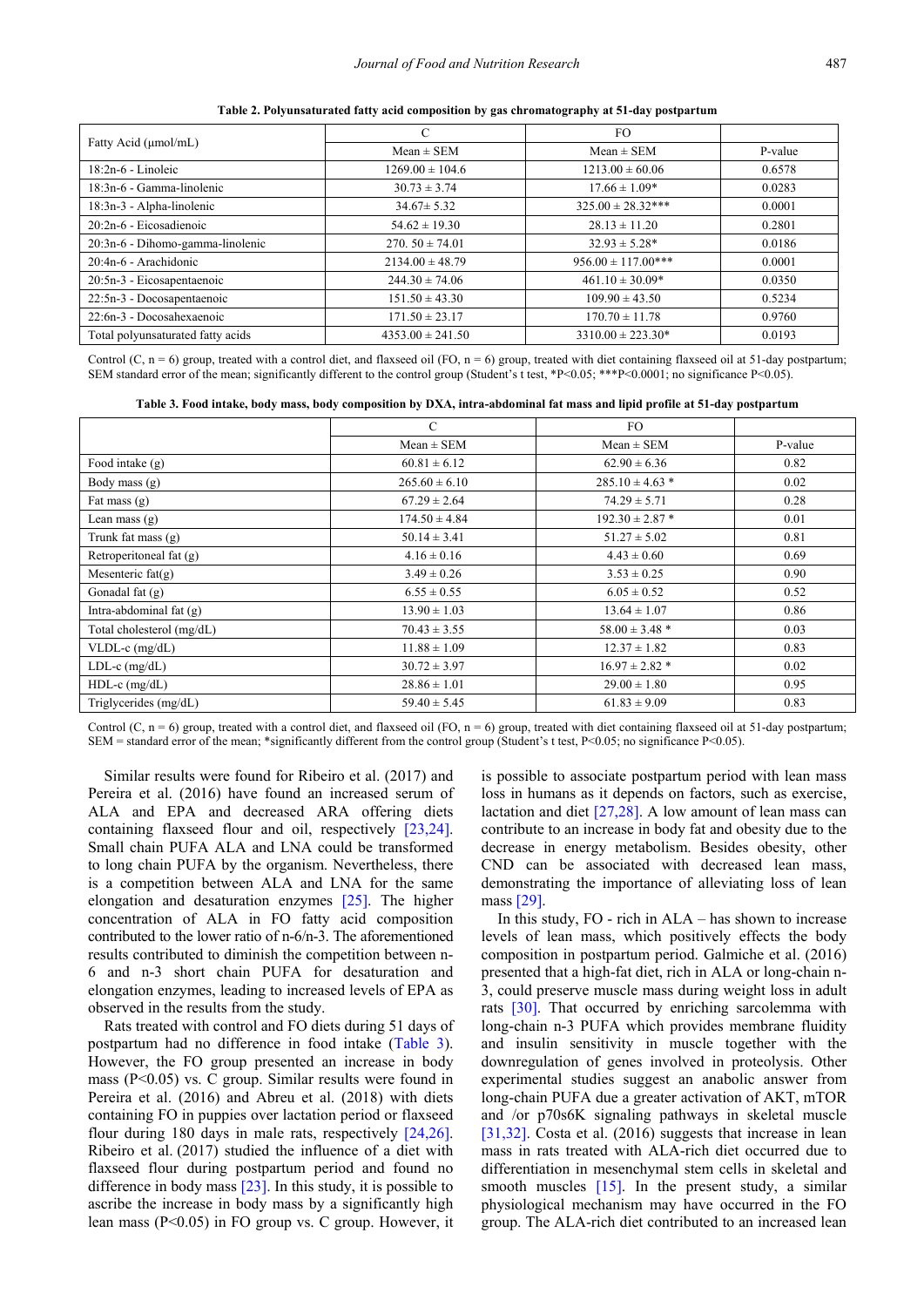mass and significantly enhanced body composition in postpartum rats.

Fat mass gain, mainly visceral fat, can be associated with postpartum period and parity [\[27,33\].](#page-4-12) The accumulation of visceral fat is recognized as a marker of metabolic disorders such as hypertension, changes in lipid metabolism, insulin resistance and thrombotic prevalence [\[34\].](#page-4-16) Changes in body fat components during postpartum can be a risk for CND [\[33,35\].](#page-4-17) Polyunsaturated fatty acids n-3 is described in scientific literature as a possible nutrient to reduce adiposity through several pathways: reducing triglycerides deposition in fat tissue; increasing mitochondrial biogenesis and beta-oxidation; suppressing lipogenic enzymes; decreasing proliferation and differentiation of pre-adipocytes to mature adipocytes; reducing size and number of adipocytes; inducing pre-adipocyte apoptosis [\[25,36\].](#page-4-10) In this study, no change in fat mass or intra-abdominal fat mass [\(Table 3\)](#page-2-1) was observed between FO and C groups. Diverse results on fat mass were observed based on the dietary source, the ratio of n-6/n-3 PUFA and length of the study [\[12,24,26,37\].](#page-4-6) However, a 51-day postpartum study is insufficient to observe the effect of FO in body and intra-abdominal fat mass.

Besides modification in adipose tissue, parity can also be associated with abnormalities in lipid metabolism that could lead to cardiovascular diseases [\[38,39\].](#page-4-18) During pregnancy, there is an increase in total cholesterol due to changes in hormonal profile, adipose tissue accumulation and hepatic activity [\[40\].](#page-4-19) Changes in cholesterol metabolism are common during pregnancy and they are expected to go back to normal levels during post lactation period, although it depends on the mother's physiological state [\[41\].](#page-4-20) In this study, FO group presented a significant decrease in total cholesterol (P<0.05) and LDL-c serum levels (P<0.05) vs. C group [\(Table 3\)](#page-2-1). Low total cholesterol has been observed by Pereira et al. (2016) in male pups treated with FO [\[24\].](#page-4-11) Similar results were reported by Tzang et al. (2009) and Vijaimohan et al. (2006) with male hamsters and rats respectively, fed with a high fat diet rich in FO [\[42,43\].](#page-4-21) Fukumitsu et al. (2013) observed that ALA from FO is associated with suppression of genes involved in cholesterol and triglycerides biosynthesis pathways and also decreased expression of sterol regulatory element binding proteins and fatty acid synthase [\[44\].](#page-5-0) These observations predicted lowered serum cholesterol. Bile acid synthesis is the chief mechanism for cholesterol degradation. Alpha-linolenic acid diet increases 7α-hydroxylase hepatic enzyme - responsible for a higher secretion of cholesterol in bile and a subsequently cholesterol synthesis and turnove[r \[45\].](#page-5-1)

### **4. Conclusions**

The results showed that FO provides high levels of ALA and EPA in the serum that activates metabolic and physiological pathways to provide a better body composition and lipid profile. Flaxseed oil has an appealing nutritional composition that when add to a diet at postpartum improves health parameters. The results from this study can be a stepping stone for further

investigations into clinical research on dietary components for health and wellness.

#### **Acknowledgements**

The authors are grateful to Laboratory of Nutritional and Functional Assessment at Federal Fluminense University for use of DXA equipment and technique. This study was supported by [CAPES - Coordination for the Enhancement of Higher Education Personnel #1] under Grant [number 001]; [FAPERJ - The State of Rio de Janeiro Carlos Chagas Filho Research Foundation #2] under Grant [number 103373].

#### **Statement of Competing Interests**

The authors have declared no conflict of interest.

### **List of Abbreviations**

AIN - American Institute of Nutrition; ALA - alphalinolenic acid (C18:3); ARA - arachidonic acid (C20:4); C – control; CND - chronic noncommunicable diseases; DGLA - dihomo-gamma-linolenic acid (C20:3); DHA - docosahexaenoic acid (C22:6); DXA - dual-energy X-ray absorptiometry; EPA - eicosapentaenoic acid (C20:5); EPM - standard error of mean; FO - flaxseed oil; GLA - gamma-linolenic acid (C18:3); HDL-c - high density lipoprotein cholesterol; LDL-c - low density lipoprotein cholesterol; LNA - Linoleic acid (C18:2); n-3 - omega-3; n-6 - omega-6; PUFA - polyunsaturated fatty acid(s); VLDL-c - very low lipoprotein cholesterol

#### **References**

- <span id="page-3-0"></span>[1] World Health Organization, "Global Health Estimates 2016: Deaths by Cause, Age, Sex, by Country and by Region, 2000-2016", 2018[Online].
- <span id="page-3-1"></span>http://www.who.int/healthinfo/global\_burden\_disease/en/ [2] Vladutiu, C.J., Ahrens, K.A., Verbiest, S., Menard, M.K. and Stuebe, A.M, "Cardiovascular health of mothers in the United States: National Health and Nutrition Examination Survey 2007- 2014", *Journal of Women's Health*. November 20.
- [3] Neville, C.E., McKinley, M.C., Holmes, V.A., Spence, D. and Woodside, J.V, "The relationship between breastfeeding and postpartum weight change- systematic review and critical evaluation", *International Journal of Obesity*, 38 (4). 557-590. April 2014.
- <span id="page-3-2"></span>[4] Einstein, F.H., Fishman, S., Muzumdar, R.H., Yang, X.M., Atzmon, G. and Barzilai, N, "Accretion of visceral fat and hepatic insulin resistance in pregnant rats", *American Journal of Physiology, Endocrinology and Metabolism*, 294 (2). E451-E455. February 2008.
- [5] Stuebe, A.M. and Rich-Edwards, J.W, "The reset hypothesis: lactation and maternal metabolism", *American Journal of Perinatology.* 26 (1). 81-88. January 2009.
- [6] Berggren, E.K., Presley, L., Amini, S.B., Mouzon, S.H. and Catalano, P.M, "Are the metabolic changes of pregnancy reversible in the first year postpartum?", *Diabetologia*, 58(7). 1561-1568. July 2015.
- [7] Soma-Pillay, P., Nelson-Piercy, C., Tolppanen, H. and Mebazaa, A, 2016. "Physiological changes in pregnancy", *Cardiovascular Journal of Africa*, 27(2). 89-94. April 2016.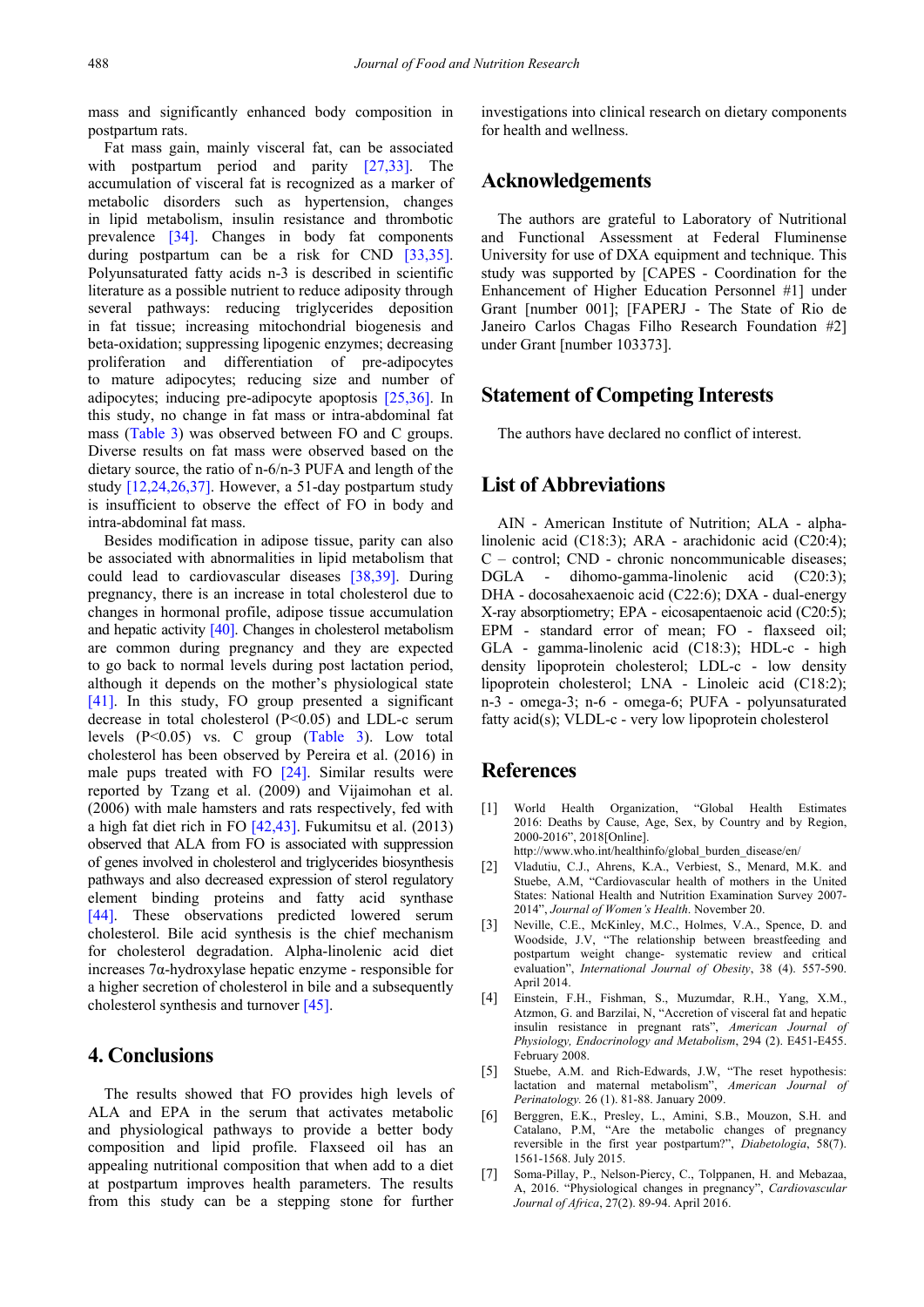- <span id="page-4-0"></span>[8] Barceló-Coblijn, G. and Murphy, E.J, "Alpha-linolenic acid and its conversion to longer chain n-3 fatty acids: benefits for human health and a role in maintaining tissue n-3 fatty acid levels", *Progress in Lipid Research*, 48(4). 355-374. November 2009.
- [9] Rubilar, M., Gutiérrez, C., Verdugo, M., Shene, C. and Sineiro, J, "Flaxseed as a source of functional ingredients" *Journal of Soil Science and Plant Nutrition*, 10(3). 373-377. July 2010.
- <span id="page-4-1"></span>[10] Simopoulos, A.P. "The importance of the omega-6/omega-3 fatty acid ratio in cardiovascular disease and other chronic diseases", *Experimental Biology and Medicine*, 233(6). 674-688. June 2008.
- <span id="page-4-2"></span>[11] Cunnane, S.C., Ganguli, S., Menard, C., Liede, A.C., Hamadeh, M.J., Chen, Z., Wolever, T.M. and Jenkis, D.J, "High α-linolenic acid flaxseed (*Linum usitatissimum*): some nutritional proprieties in humans", *The British Journal of Nutrition*, 69(2). 443-453. March 1993.
- <span id="page-4-6"></span>[12] Ribeiro, D.C., Silva, P.C.A., Pereira, A.D., Boueri, B.F.C., Pessanha, C.R., Abreu, M.D.C., Saldanha, M.H., Pessoa, L.R., Costa, C.A. and Boaventura, G.T, "Assessments of body composition and bone parameters of lactating rats treated with diet containing flaxseed meal (*Linum usitatissinum*) during postweaning period", *Nutricion Hospitalaria*, 30(2). 366-371. August 2014.
- [13] Ribeiro, D.C., Pereira, A.D., Silva, P.C.A., Santos, A.S., Santana, F.C., Boueri, B.F.C., Pessanha, C.R., de Abreu, M.D., Mancini-Filho, J., da Silva, E.M., do Nascimento-Saba, C.C., da Costa, C.A and Boaventura, G.T, "Flaxseed flour (*Linum usitatissnum*) consumption improves bone quality and decreases the adipocyte area of lactating rats in post-weaning period", *International Journal of Food Science and Nutrition*, 67(1). 29-34. 2016.
- [14] Costa, C.A.S., Silva, P.C.A., Ribeiro, D.C., Pereira, A.D., Santos, A.S., Maia, L.A., Ruffoni, L.D., de Santana, F.C., de Abreu, M.D., Boueri, B.F.C., Pessanha, C.R., Nonaka, K.O., Mancini-Filho, J., do Nascimento-Saba, C.C. and Boaventura, G.T, "Body adiposity and bone parameters of male rats from mothers fed diet containing flaxseed flour during lactation", *Journal of Developmental Origins of Health and Disease*, 7(3). 314-319. June 2016.
- <span id="page-4-8"></span>[15] Costa, C.A.S., Silva, P.C.A., Ribeiro, D.C., Pereira, A.D., Santos, A.S., Abreu, M.D.C., Pessoa, L.R., Boueri, B.F.C., Pessanha, C.R., do Nascimento-Saba, C.C., da Silva, E.M. and Boaventura, G.T, "Effects of a diet containing flaxseed flour (*Linun usitatissimum*) on body adiposity and bone health in young male rats", *Food & Function*, 7 (2). 698-703. February 2016.
- [16] Figueiredo, P.S., Candido, C.J., Jaques, J.A.S., Nunes, A.A., Caires, A.R.L., Michels, F.S., Almeida, J.A., Filiú, W.F., Hiane, P.A. and Nascimento, V.A, "Oxidative stability of sesame and flaxseed oils and their effects on morphometric and biochemical parameters in an animal model", *Journal of the Science of Food and Agriculture*, 97(10). 3359-3364. August 2017.
- <span id="page-4-3"></span>[17] Rajaram, S, "Health benefits of plant-derived α-linolenic acid", The American Journal of Clinical Nutrition, 100(1). 443S-448S. July 2014.
- <span id="page-4-4"></span>[18] Fishbeck, K.L. and Rasmussen, K.M, "Effect of repeated cycles on maternal nutritional status, lactational performance and litter growth in ad libitum-fed and chronically food-restricted rat", *The Journal of Nutrition*, 117 (11). 1967-1975. November 1987.
- <span id="page-4-5"></span>[19] Reeves, P.G, "Components of the AIN-93 diets as improvements in the AIN-76A diet", *The Journal of Nutrition*, 127(5). 838-84. May 1997.
- <span id="page-4-7"></span>[20] Friedewald, W.T., Levy, R.I. and Fredrickson, D.S, "Estimation of the concentration of low-density lipoprotein cholesterol in plasma, without use of the preparative ultracentrifuge", *Clinical Chemistry*, 18(6). 499-502. June 1972.
- [21] Norbet, W.T, *Clinical Guide to Laboratory Tests*, Saunders W. B. Company, Philadelphia, 1995.
- [22] AOAC, *Official methods of analysis*, AOAC International, Gaithersburg, 2002;
- <span id="page-4-9"></span>[23] Ribeiro, D.C., Pereira, A.D., Santana, F.C., Mancini-Filho, J., Silva, E.M., Costa, C.A.S. and Boaventura, G.T, "Incorporation of flaxseed flour as a dietary source for ALA increases bone density and strength in post-partum female rats", *Lipids*, 52(4). 327-333. April 2017.
- <span id="page-4-11"></span>[24] Pereira, A.D., Ribeiro, D.C., Santana, F.C., Santos, A.S., Mancini-Filho, J., Nascimento-Saba, C., Velarde, L.G., da Costa, C.A.S. and Boaventura, G.T, "Maternal flaxseed oil during lactation enhances bone development in male rat pups", *Lipids*. 51(8). 923-929. August 2016.
- <span id="page-4-10"></span>[25] Simopoulos, A.P, "An increase in the omega-6/omega-3 fatty acid ratio increases the risk for obesity", *Nutrients*. 8(3). 128. March 2016.
- [26] Abreu, M.D.C., Pessoa, L.R., Costa, R.L., Boueri, B.F.C., Pessanha, C.R., Pereira, A.D., Ribeiro, D.C., Silva, E.M., Costa, C.A.S. and Boaventura, G.T, "Flaxseed (*linum usitatissimum*) flour contributes to bone health in adult male rats", *Nutrition*, 49. 48-50. May 2018.
- <span id="page-4-12"></span>[27] Cho, G.J., Yoo, H.J., Kim, E.J., Oh, M.J., Seo, H.S. and Kim, H.J, "Postpartum changes in body composition", *Obesity*, 19(12). 2425-2428. December 2011.
- [28] Elliot, S.A., Pereira, L.C.R., McCargar, L.J., Prado, C.M., Bell, R.C. and ENRICH Study Team, "Trajectory and determinants of change in lean soft tissue over the postpartum period", *The British Journal of Nutrition*, 121(10). 1137-1145. May 2019.
- <span id="page-4-13"></span>[29] Wolfe, R.R, "The underappreciated role of muscle in health and disease", *The American Journal of Clinical Nutrition*, 84(3). 475- 482. September 2006.
- <span id="page-4-14"></span>[30] Galmiche, G., Huneau, J.F., Mathé, V., Mourot, J., Simon, N., Le Guillou, C. and Hermier, D, " n-3 Fatty acids preserve muscle mass and insulin sensitivity in a rat model of energy restriction", *The British Journal of Nutrition*, . 116(7). 1141-1152. October 2016.
- <span id="page-4-15"></span>[31] Gingras, A.A., White, P.J., Chouinard, P.Y., Julien, P., Davis, T.A., Dombrowski, L., Couture, Y., Dubreuil, P., Myre, A., Bergeron, K., Marette, A. and Thivierge, M.C. "Long-chain omega-3 fatty acids regulate bovine whole-body protein metabolism by promoting muscle insulin signalling to the AktmTOR-S6K1 pathway and insulin sensitivity", *The Journal of Physiology*, 579(1). 269-284. February 2007.
- [32] Kamolrat, T., Gray, S.R. and Thivierge, M.C. "Fish oil positively regulates anabolic signalling alongside an increase in whole-body gluconeogenesis in ageing skeletal muscle", *European Journal of Nutrition*, 52(2). 647-657. March 2013.
- <span id="page-4-17"></span>[33] Blaudeau, T.E., Hunter, G.R. and Sirikul, B, "Intra-abdominal adipose tissue deposition and parity", *International Journal of Obesity*, 30(7). 1119-1124. July 2006.
- <span id="page-4-16"></span>[34] Hill, J.H., Solt, C., and Foster, M.T, "Obesity associated disease risk: the role of inherent differences and location of adipose tissue depots" *Hormone Molecular Biology and Clinical Investigation*, 33(2). March 2018.
- [35] Gilmore, L.A., Klempel-Donchenko, M. and Redman, L.M, "Pregnancy as a window to future health: excessive gestational weight gain and obesity", *Seminars in Perinatology*, 39(4). 296- 303. June 2015.
- [36] Martínez-Fernández, L., Laiglesia, L.M., Huerta, A.E., Martínez, J.A. and Moreno-Aliaga, M.J. "Omega-3 fatty acids and adipose tissue function in obesity and metabolic syndrome", *Prostaglandins & Other Lipid Mediators*, 1219A). 24-41. September 2015.
- [37] Muhlhausler, B.S., Miljkovik, D., Fong, L., Xian, C.J., Duthoit, E., and Gibson, R.A, "Maternal omega-3 supplementation increases fat mass in male and female rat offspring", *Frontiers in Genetics*, 2. 48. July 2011.
- <span id="page-4-18"></span>[38] Zhang, X., Shu, X.O., Gao, Y.T., Yang, G., Li, H. and Zheng, W, "Pregnancy, childrearing, and risk of stroke in chinese women", *Stroke*, 40(8). 2680-2684. August 2009.
- [39] Skilton, M.R., Bonnet, F., Begg, L.M., Juonala, M., Kahonen, M., Lehtimaki, T., Viikari, J.S. and Raitakari, O.T, "Childbearing, child-rearing, cardiovascular risk factors, and progression of carotid intima-media thickness: the cardiovascular risk in Young Finns Study*", Stroke*. 41(7). 1332-1337. July 2010.
- <span id="page-4-19"></span>[40] Bartels, A. and O'Donoghue, K, "Cholesterol in pregnancy: a review of knowns and unknowns", *Obstetric Medicine*, 4(4). 147-151. December 2011.
- <span id="page-4-20"></span>[41] Smith, J.L., Lear, S.R., Forte, T.M., Ko, W., Massimi, M. and Erickson, S.K, "Effect of pregnancy and lactation on lipoprotein and cholesterol metabolism in the rat", *Journal of Lipid Research*, 39(11). 2237-2249. November 1998.
- <span id="page-4-21"></span>[42] Tzang, B.S., Yang, S.F., Fu, S.G., Yang, H.C., Sun, H.L. and Chen, Y.C, "Effects of dietary flaxseed oil on cholesterol metabolism of hamsters", *Food Chemistry*, 114(4).1450-1455. June 2009.
- [43] Vijaimohan, K., Jainu, M., Sabitha, K.E., Subramaniyam, S., Anandhan, C. and Devi, C.S.S, "Beneficial effects of alpha linolenic acid rich flaxseed oil on growth performance and hepatic cholesterol metabolism in high fat diet fed rats", *Life Sciences*, 79(5)> 448-454. June 2006.